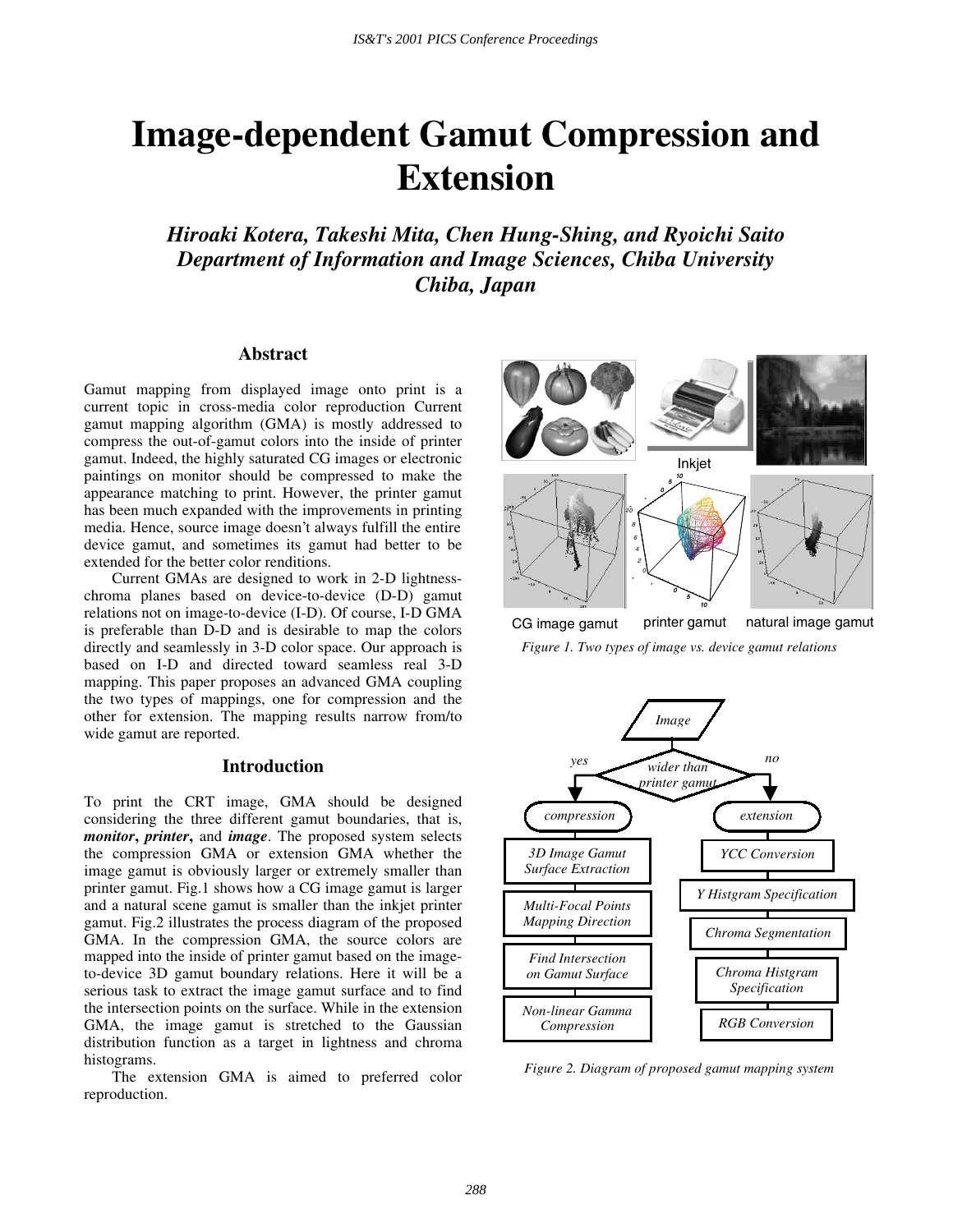# **3D Gamut Compression**

## **Image-to-Device Mapping**

In the current 2D *D-D* GMA, the source color *s* is mapped to the destination *t* in relation to the monitor gamut boundary *m* vs. printer's boundary *o* toward a focal point *p*. However, the saturation and gradation losses will happen after the mapping, because the image color distributions don't always fill the entire monitor gamut. While, the *I-D*  $GMA<sup>1</sup>$  uses the image gamut boundary *i* instead of *m*, then it can suppress such losses in minimum (See Fig.3).

Since the 2D mapping is done in a hue segmented Lightness-Chroma (L-C) plane, the unwanted artifacts often appear when passing across the one hue leaf to another. Here we extended the 2D I-D into seamless 3D I-D  $GMA<sup>2</sup>$ .

- The key points to success in 3D GMA are
- *Extraction of 3D image Gamut Surface & Description*
- *Use of Non-linear Mapping Function*
- *Mapping into Multi-Focal Points depending on Lightness distribution*



*Figure 3. Basic Concept of I-D (Image-to-Device) GMA in 2D*

### **Extraction of 3D Image Gamut Surface**

We have developed an automatic gamut surface extract-ion algorithm<sup>3</sup> from a random color distribution as shown in Fig. 4. Here the most outside color points on gamut surface are extracted from the following segmentation steps.

(1) First, the segmentation number  $R<sub>i</sub>$  is decided by the cube root of pixel number *N*, where *INT* means the integer.

$$
Rt = INT(\sqrt[3]{N})
$$
 (1)

(2) An image color center  $(L^*, a^*, b^*)_{avg}$  is computed by

$$
(L^*, a^*, b^*)_{avg} = \frac{1}{N} \sum_{i=1}^{n} (L^*_{i}, a^*_{i}, b^*_{i})
$$
\n(2)

(3) The whole color space is segmented into  $R_t$  sectors  $\times R_t$ segments divided by hue angle  $\theta$  and sector angle  $\phi$ measured to the image center.

An example of 3D image gamut surface is shown in Fig. 5 represented by polygon meshes from the surface points.

$$
\theta = \tan^{-1} \left( \frac{b^* - b^*_{avg}}{a^* - a^*_{avg}} \right)
$$
\n(3)

$$
\phi = \tan^{-1} \left( \frac{L^* - L^*_{avg}}{\left[ \left( a^* - a^*_{avg} \right)^2 + \left( b^* - b^*_{avg} \right)^2 \right]^{1/2}} \right)
$$
\n(4)

Where, the pixels are non-uniformly divided by  $(\Delta\theta_i, \Delta\phi_i)$  to include the constant sample number  $R_t$  in each *ij* sector for  $i=1~R_t$  and  $j=1~R_t$  (See Fig.4).

(5) Finally, the farthermost pixel from the image center is selected as surface point in each sector.



*Figure 4. 3D Gamut surface extraction method by*  $\sqrt[3]{N}$  *division rule*



*Figure 5. Gamut surface of "wool"*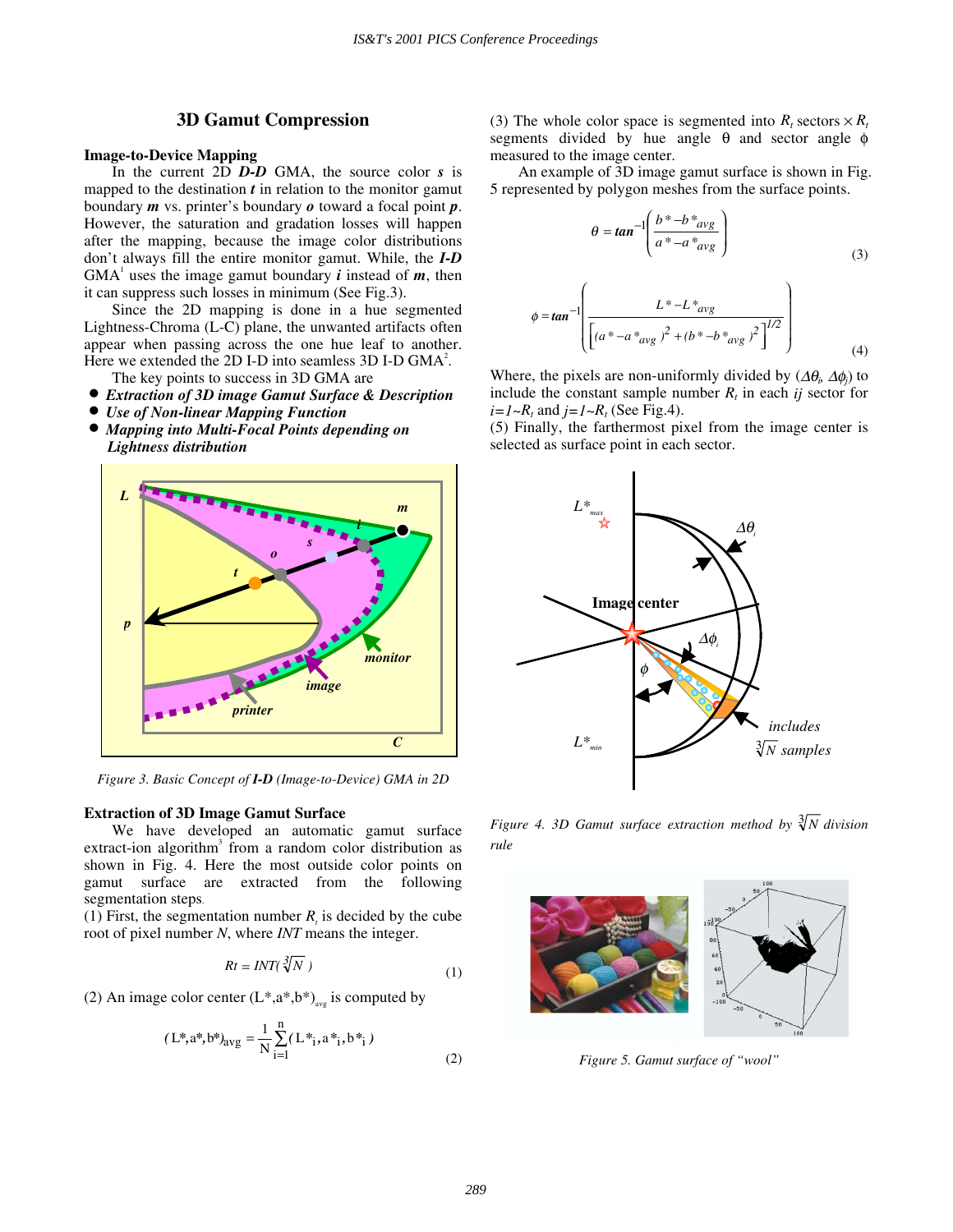## **Nonlinear Gamma Compression Function**

In 3D CIELAB space, a source color *s* is mapped to target *t* along the mapping line toward focal point *p* referenc-ing to the image gamut boundary *i* and output device gamut boundary *o* as given by the following vector notations.

$$
\vec{pt} = \vec{po} \cdot \left(\frac{\vec{ps}}{\vec{pi}}\right)^{\gamma}
$$
 (5)

Ηερε, γ represents the gamma-compression coefficient.

The GMA works as linear compression for  $\gamma=1$ , and as nonlinear compression for 0<γ<1.

#### **Mapping towards Multi-Focal Points**

 The mapping into a single focal point used in the typical 2D GMA, lowers the lightness reappearance fatal to the image quality. To keep the natural lightness, a mapping into the multi-focal points is desirable. We developed a decision method for multi-focal points named *ILD* (*Image Lightness Division*). *ILD* method divides the lightness histogram into *n* intervals for each to include the constant *k* samples. To hold the lightness balance after mapping, *n* focal points  $\{p_i\}; i=1~\sim n$  are set on the lightness gravity in each L<sup>\*</sup> interval. The gravity  $p_i$  is calculated as follows (Fig.6).

$$
P_i = \left(\sum_{j=1}^k L_{ij} f_{ij}\right) \left(\sum_{j=1}^k L_{ij}\right)^{-1}, \ i = 1 \sim n \tag{6}
$$

Where  $L_{ij}$  represents the *j-th* lightness value in the *i-th* interval, and  $f_{ij}$  represents the occurrence frequency of lightness  $L_{ii}$ .



*Figure 6. Decision of multi-focal points by ILD method* 

#### **3D Gamut Compression Result**

A CG image sample by 3D I-D GMA is shown in Fig. 7. As compared with typical 2D clipping GMA, 3D GMA gives a seamless mapping without segmentations, then without causing any artifacts such as discontinuities in tonal

gradation and hue changes as observed in persimmon. In our psychophysical opinion test, the proposed 3D I-D GMA using multi-focal points ILD resulted in the best z-score in comparison with other 2D D-D GMAs or 3D I-D GMA with single focal point. Fig. 7 shows an example by 3D GMA.







*3D I-D GMA by 22-focal points ILD* 



*before mapping after mapping* 

*Figure 7. Result by 3D I-D GMA* 

# **Gamut Extension for De-saturated Image**

#### **Objectives of Image Gamut Extension**

The major objective of gamut extension is to recover the degraded colors taken under insufficient illumination or faded colors after long preservation. It is difficult to restore the lost original colors exactly, but possible to recover the pleasant colors by gamut extension. Sometimes, the pictures even if taken by digital camera, only fill the narrow gamut ranges as compared with modern wide gamut media such as hi-fi inkjet print and hoped to be corrected to vivid colors.

#### **Gamut Extension by Color Histogram Specification**

 We propose an image gamut extension method based on Histogram Specification (HS). To simplify the process, the histograms of luminance and chrominance are extended separately in YCC space as the following steps.

- (1) RGB to YCC conversion
- (2) Gaussian HS for Y component
- (3) Segmentation of chroma component
- (4) Gaussian HS for chroma component

#### **Gaussian Histogram Specification for Y image**

 Histogram Equalization (HE) method is useful to expand the reduced dynamic ranges of monochrome image. However, HE can't be applied to tri-color images, because it causes unnatural and unbalanced color appearance. There is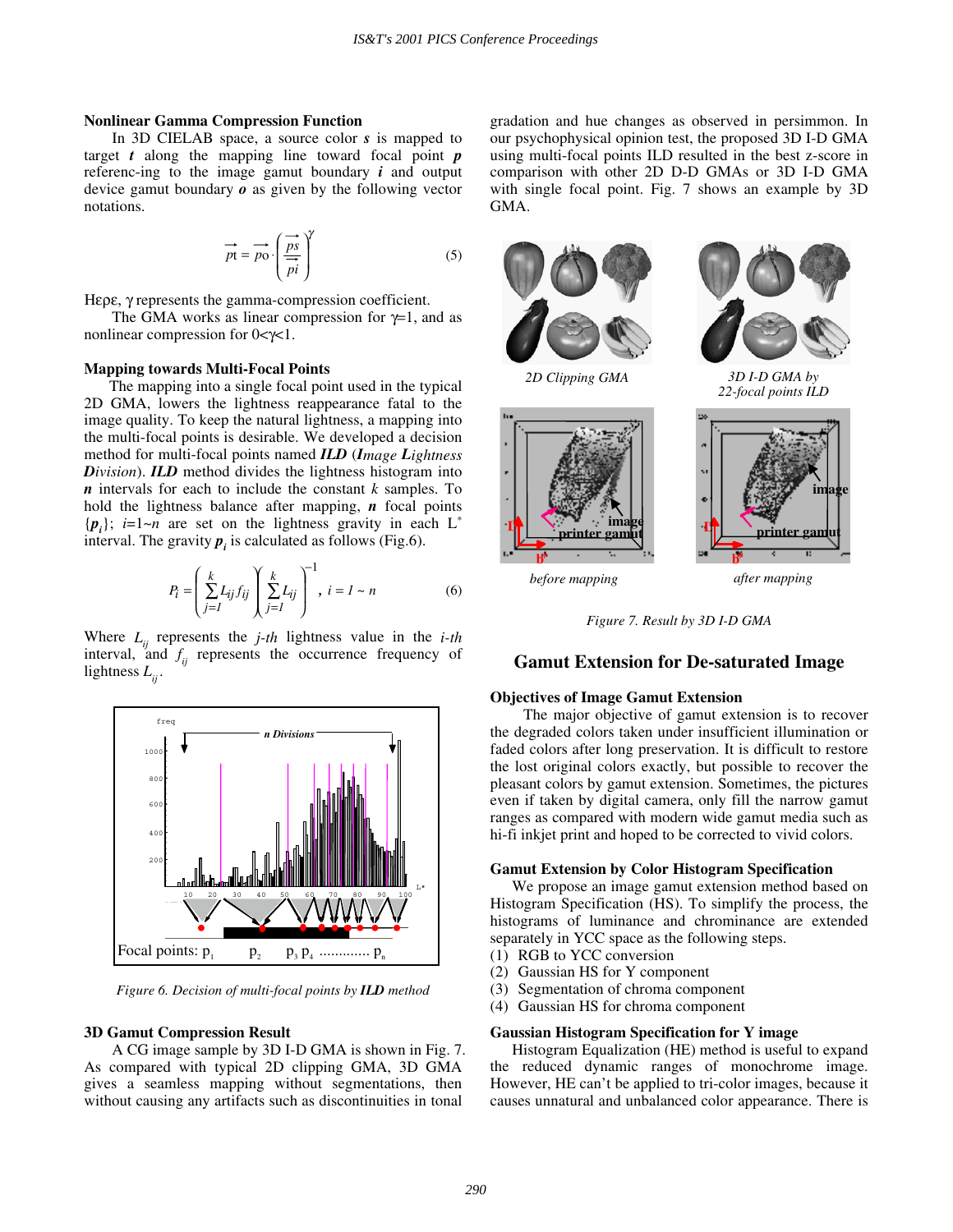no definitive solution to what shapes of the color histogram are comfortable. In our experiments, Gaussian histogram was an effective candidate to create the natural and pleasant images. First, the histogram of luminance *Y* is converted to the Gaussian distribution through HE as follows.



*Figure 8. Improved image by gamut extension* 

The original luminance *Y* is transformed to *g* by HE and the histogram  $p_i(Y)$  is flattened to constant  $p_c(g)$  as

$$
g = F(Y) = \int_0^Y p_I(x)dx, \quad p_C(g) = \text{constant} \tag{7}
$$

Where,  $p_1(Y)$  denotes the probability density of value *Y* occurrence. Now, our target histogram  $p_2(z)$  is Gaussian

$$
p_2(z) = \frac{1}{\sqrt{2\pi}\sigma} \exp\left\{-\frac{1}{2\sigma^2}(z-\overline{z})^2\right\}
$$
 (8)

and *z* is also equalized into constant  $p(g)$  by HE as

$$
g = G(z) = \int_0^z p_2(x) dx, \quad p_c(g) = \text{constant} \tag{9}
$$

Thus, connecting two g's after HE from *Y* to *g* and *z* to *g*, the objective transform from *Y to z* is given by the inverse

$$
z = G1(g) = G1(F(Y))
$$
\n
$$
(10)
$$



*Gaussian specification* 

*Figure 9. Gamut Extension Process by Color Histogram Specification* 

## **Gaussian Histogram Specification for Chroma Image**

 After the histogram specification of *Y*, the chrominance components are segmented into *n\*m* small sectors (*n* slices by  $\Delta Y$  in *Y* and *m* divisions by  $\Delta H$  in hue angle *H*). Then chroma *C* of each sector is extended by Gaussian HS as same as *Y* without changing color hue. For example, whole pixels are segmented into totally *n\*m =10\*16=160* sectors and each was extended by individual Gaussian HS.

## **Considerations on Neutral Gray and Multiple Peaks**

 Furthermore, the achromatic areas were excluded beforehand from the process to avoid the unwanted coloring of grayish pixels. Sometimes, the *Y* histogram has not always a single peak but multiple peaks. For such cases, the histogram was specified to multiple Gaussian distribution functions centered at peak positions in original *Y* histogram. The color gamut extension process by HS is shown in Fig. 8.

Figure 9 shows an improved image by gamut extension using Gaussian histogram specification. The luminance *Y* histogram was specified to multiple Gaussian distribution functions and naturally stretched to wide range. The chroma was segmented to 16\*10 ∆*H-*∆*Y* sectors and each sector was also extended by Gaussian HS algorithm. The picture taken in dim light was dramatically improved to comfortable image with the bright and vivid colors.

## **Conclusion**

The paper proposed an approach to GMA from both sides of compression and extension. Two different GMAs were